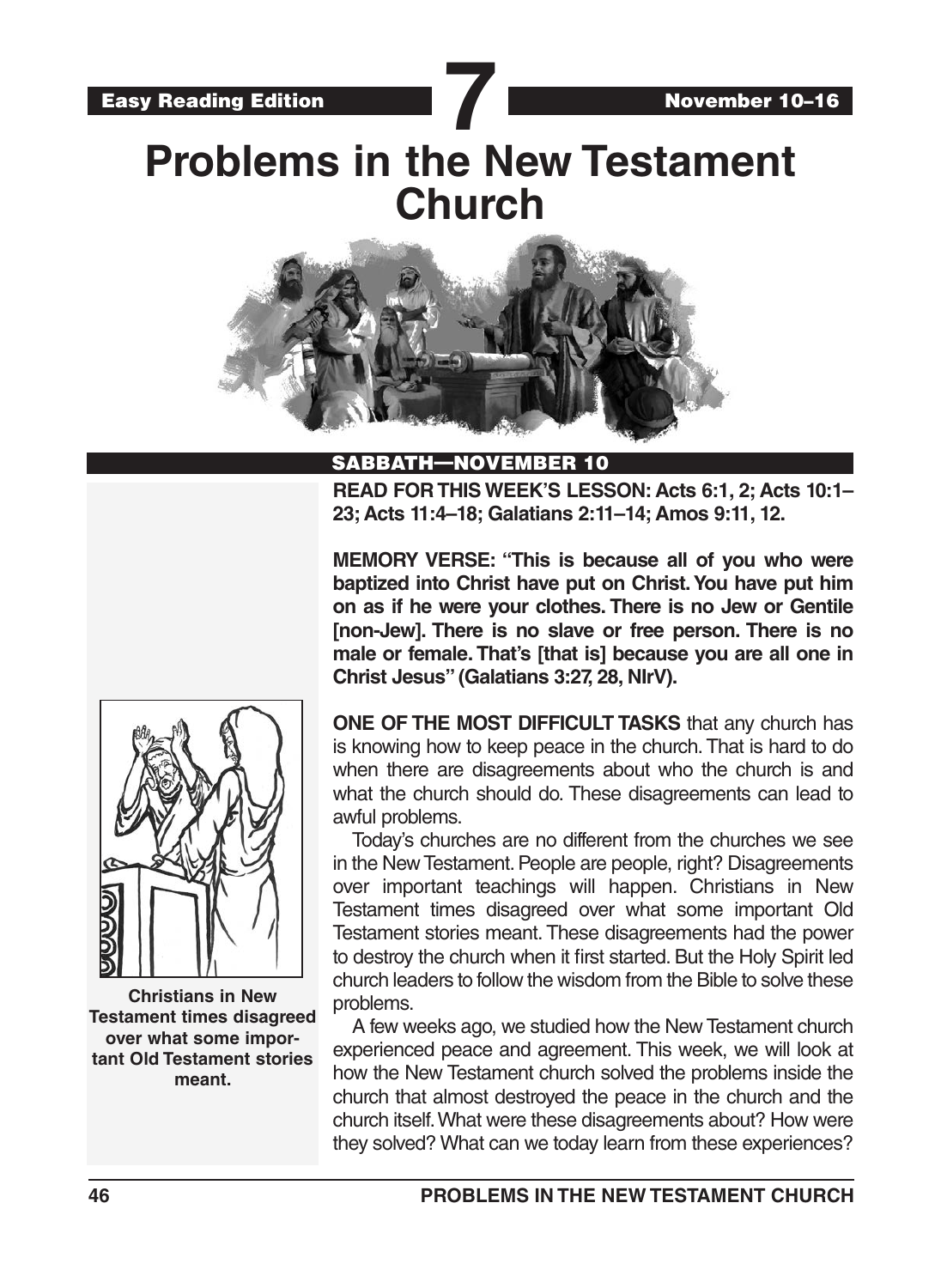#### SUNDAY—NOVEMBER 11 and the contract of the contract of the contract of the contract of the contract of the contract of the contract of the contract of the contract of the contract of the contract of the contract of the con

#### **GREEK WIDOWS (Acts 6:1, 2)**

**In Acts 6:1, we read about a problem in the New Testament. This problem caused people to complain that the Greek widows were getting less food than the Jewish widows. What caused the problem?** 

Some church members felt that the leaders showed a dislike for the Greek widows in the church. Why did the members think this way? Because they felt the Greek widows got less food than the Jewish widows. The Bible does not tell us if the leaders who served the food really felt this way about the Greek widows. But the Bible does say that some people in the church believed that the leaders did. Real or not, this problem had the power to destroy peace and rip the church apart very early on. How sad that this problem happened so fast in the church's history.

#### **In Acts 6:2, we read about the simple plan that the New Testament church put into action to solve this misunderstanding. What did the church do to solve the problem?**

The New Testament church grew fast. This fast growth laid heavy burdens on the apostles. The apostles were the men that Jesus chose to lead the church after He went back to heaven. The apostles chose seven men to help take care of the widows. This plan lifted some of the burden from the apostles. It also gave other people in the church a chance to do work for God. How did they come up with this plan?

First, the apostles listened very carefully to the Greekspeaking believers. Then the apostles asked these believers what they thought should be done. Next, the apostles asked the group to choose seven men to help serve food to the widows. So, the Greek-speaking believers chose seven men. All seven men spoke Greek. They also were " 'respected and . . . full of the Holy Spirit and wisdom'" (Acts 6:3, NLV). Before the church chose the seven men to help the apostles, the apostles had to preach the truth **and** give food to widows. But now part of the apostles' work was given to the seven men. The seven men took over the work of serving food to widows. In Acts, the same Greek word is used for both the preaching that the apostles did (Acts 6:4) and the work the seven men did serving food to the widows (Acts 6:1). This same word, "diakonia," means service. It shows us that both jobs were equal and important in God's eyes.



**The seven men took over the work of serving food to widows.**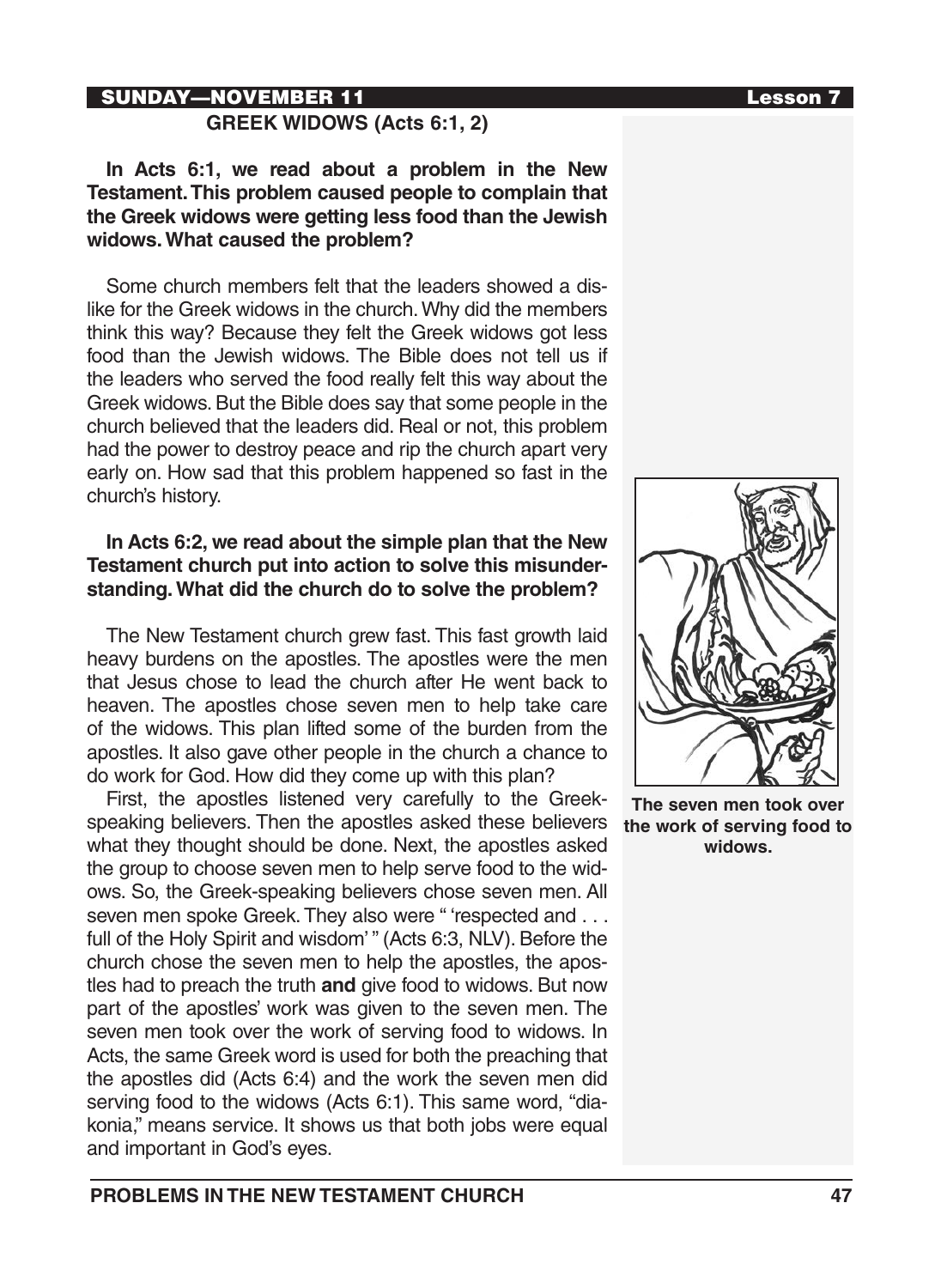#### Lesson 7 MONDAY—NOVEMBER 12

#### **NON-JEWS JOIN THE CHURCH (Acts 10:1–23)**

The book of Acts tells us the story about how the non-Jews joined the church. This story is the foundation for the biggest disagreement in the early history of the New Testament church. This disagreement had the power to destroy the life and the work of the church itself.

**In Acts 10:1–23, we see proof that the Holy Spirit was at work in the hearts of many people. The Spirit led them to open the way for non-Jews to accept the Good News about Jesus. What proof do these verses show us that the Holy Spirit was at work to make this wonderful miracle happen?**

Peter must have thought the vision he saw was very strange! He was a loyal Jew. He followed the food laws about clean and unclean foods very carefully (read Leviticus 11; Ezekiel 4:14; and Daniel 1:8). He never ate any unclean foods in his life. But let us be clear. Peter's vision was **not** about food. His vision was really about the separations between Jews and non-Jews that got in the way of the Good News's success. These separations were as much a part of Bible times as they are today.

When the church first started and for the next 30 years after that, Christians were mostly Jews who accepted Jesus. These Christians were loyal Jews. They obeyed the law. So, they did not understand that the Good News put an end to some Old Testament rules (read Matthew 5:17–20).

#### **Acts 10:28, 29, 34 and 35 tell us what Peter believed his vision meant. What caused Peter to believe this way?**

The Holy Spirit made a way for the non-Jews to join the church. Before the non-Jews joined, they did not need to be circumcised. Circumcised means the extra skin on the end of the male sex parts is cut off. But how did Peter know that God did not want the non-Jews to be circumcised first? Because God poured His Spirit on Cornelius and everyone in his house. That is the same thing God did for Jesus' followers soon after Jesus went back to heaven (Acts 10:44–47). God gave His Spirit to non-Jews in the same way that He gave it to the Jews. So, that was proof for Peter that a non-Jew did not need to be circumcised before he joined the church. But this happening led to a big disagreement in the church.



**Peter's vision was** not **about food. His vision was really about the separations between Jews and non-Jews that got in the way of the Good News's success.**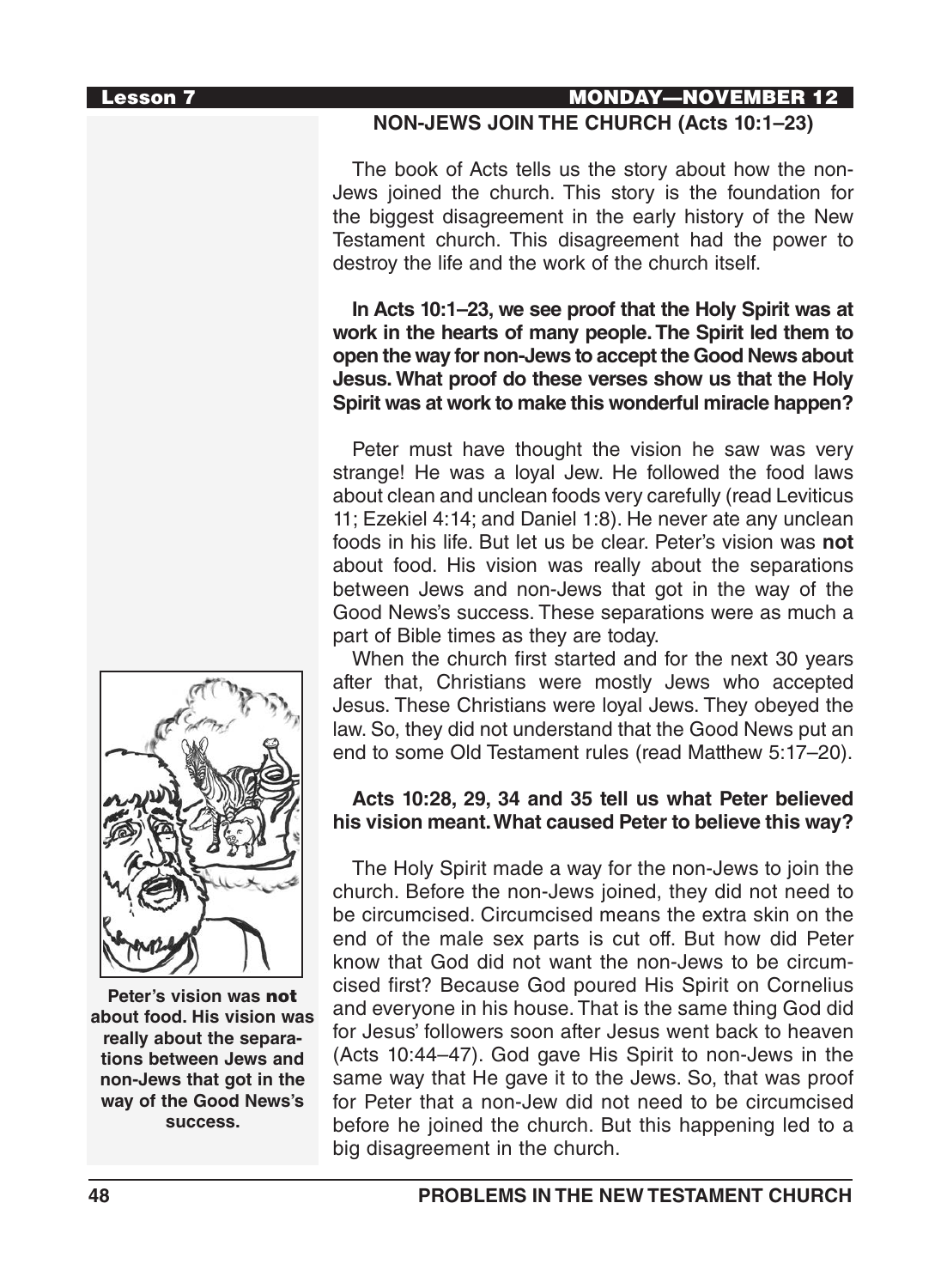### TUESDAY—NOVEMBER 13 Lesson 7

#### **THE HOLY SPIRIT LEADS GOD'S PEOPLE (Acts 11:4–18)**

Stories about what happened in Caesarea with Cornelius soon reached church leaders in Jerusalem. The Jerusalem church leaders asked Peter to explain what happened with Cornelius. The church leaders were upset with Peter. The Law of Moses said that loyal Jews were not allowed to eat with Gentiles (Acts 11:3). Gentiles are non-Jews.

#### **In Acts 11:4–18, how does Peter explain what happened in Caesarea and the work that the Holy Spirit did there? What does Peter want the church leaders to understand?**

Some people at the meeting had doubts about the wisdom of Peter's behavior and his decision to baptize the Gentiles. But enough witnesses saw what happened in Caesarea. They saw that the Holy Spirit showed Himself in the same way as He did to Jesus' followers shortly after Jesus went back to heaven. Nobody was able to say that the Holy Spirit did not lead the churches. "When the Jewish believers heard this, they stopped arguing. They praised God and said, 'So God is allowing the non-Jewish people also to turn to him and live' " (Acts 11:18, ICB).

#### **Acts 11:19–24 tells us about the things that happened in the New Testament church after that. What happened next?**

Maybe some believers in Jerusalem thought that what happened with Cornelius and his family was not going to happen again. But the Holy Spirit had other plans. Soon after, Stephen was put to death (Acts 8:1). Many Jewish believers got scattered. They fled Jerusalem to escape the religious attacks against them. They fled to Samaria, Phoenicia, Cyprus, and Antioch. They shared the Good News wherever they went. Then more and more non-Jews accepted the truth, just as Jesus promised (Acts 1:8). But it is not hard to see why the first Jewish believers were worried about the non-Jews joining their church and what they should do about it.

**Do we have "small" views or ideas about the church and God's work? If yes, what "small' ideas do we have? How can these "small" ideas get in the way of our witness to other people? What can we do to prevent that?**



**Many Jewish believers got scattered. They fled Jerusalem to escape the religious attacks against them. They fled to Samaria, Phoenicia, Cyprus, and Antioch. They shared the Good News wherever they went.**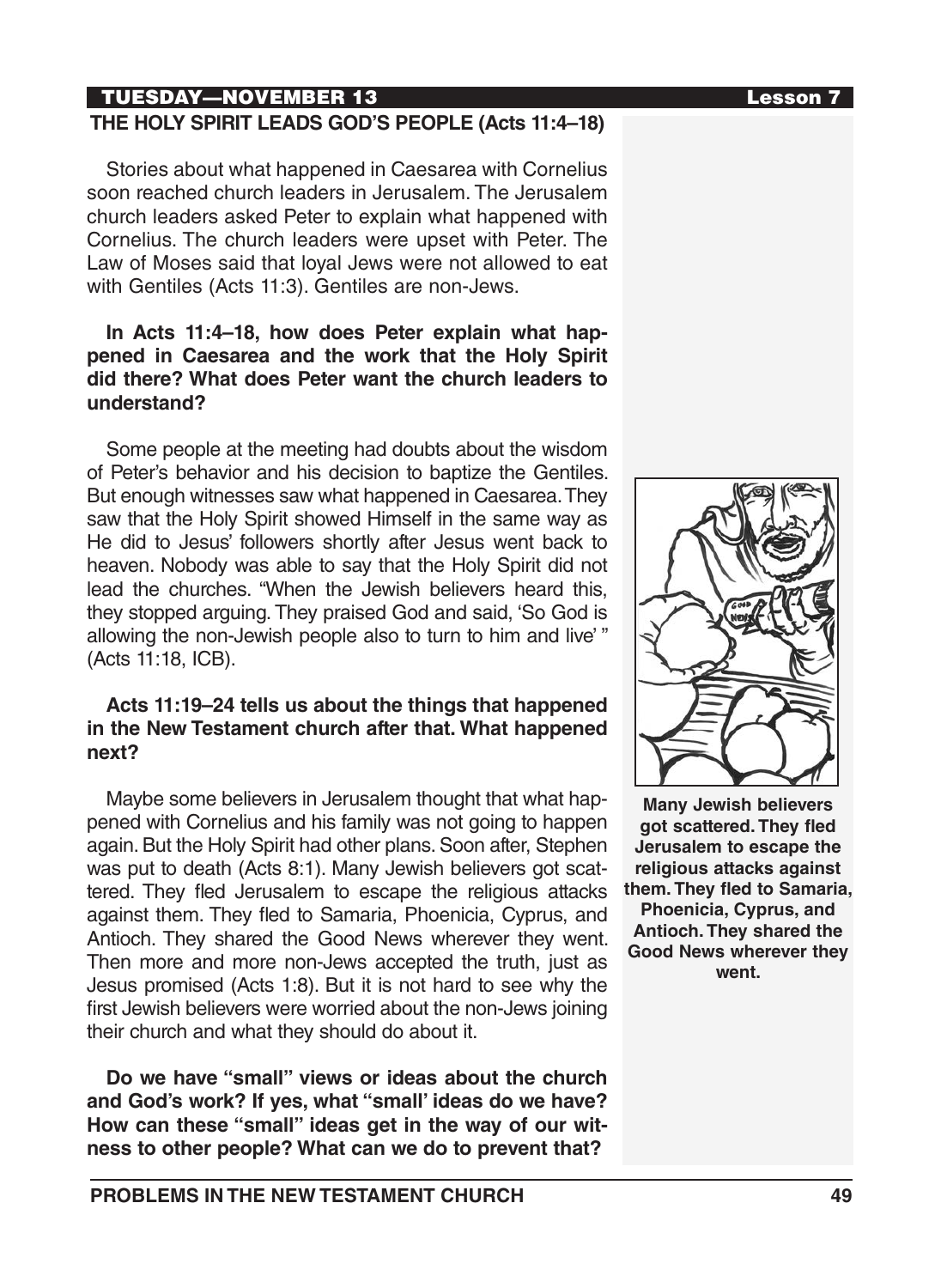#### Lesson 7 WEDNESDAY—NOVEMBER 14

#### **THE JERUSALEM GROUP (Acts 15:1, 2)**

#### **In Acts 15:1, 2 and Galatians 2:11–14, we learn about two problems that caused a lot of trouble in the church. What are these two problems?**

The New Testament church was in real danger. Some Jewish Christians thought that only Jews will be saved. They thought that every male must become Jewish first and be circumcised. You will remember that circumcised means that the extra skin on the end of the male sex parts is cut off. Loyal Jews also believed it was their duty to avoid any contact with Gentiles. Gentiles are non-Jews.

The Jews had very strict rules against being friends with Gentiles. These man-made rules became a problem for Jewish Christians when Jesus' followers started to share the truth with people who wanted to accept Jesus. But Jesus was a Jew, right? So, did that mean that non-Jews needed to become Jews first and follow Jewish rules to be saved?

#### **In Acts 15:3–22, we read about the meeting of the Jerusalem Group. The Jerusalem Group made big decisions for the church. What were some of the problems that the Jerusalem Group met to discuss?**

The disagreements in the church were about the true meaning of certain stories in the Old Testament. The church leaders met together to discuss these stories. The talks went on for a long time with no agreement.

But then Peter, Barnabas, and Paul spoke. Peter hinted at the vision God gave him. He also told everyone that God poured the gift of His Holy Spirit on Cornelius and everyone in his house. This gift opened the way for Jesus' believers to share the truth with the Gentiles. Next, Paul and Barnabas talked about how God used them to witness to the Gentiles. Because of their witness, many Gentiles accepted the truth. Peter said, " 'We believe that we and these people [the Gentiles] will be saved the same way—by the grace [mercy, forgiveness, and power over sin] of [from] the Lord Jesus' " (Acts 15:11, ERV).

**Was there ever a time when you changed your mind about what you thought was true? What did that experience teach you?**



**Peter told everyone that God poured the gift of His Holy Spirit on Cornelius and everyone in his house.**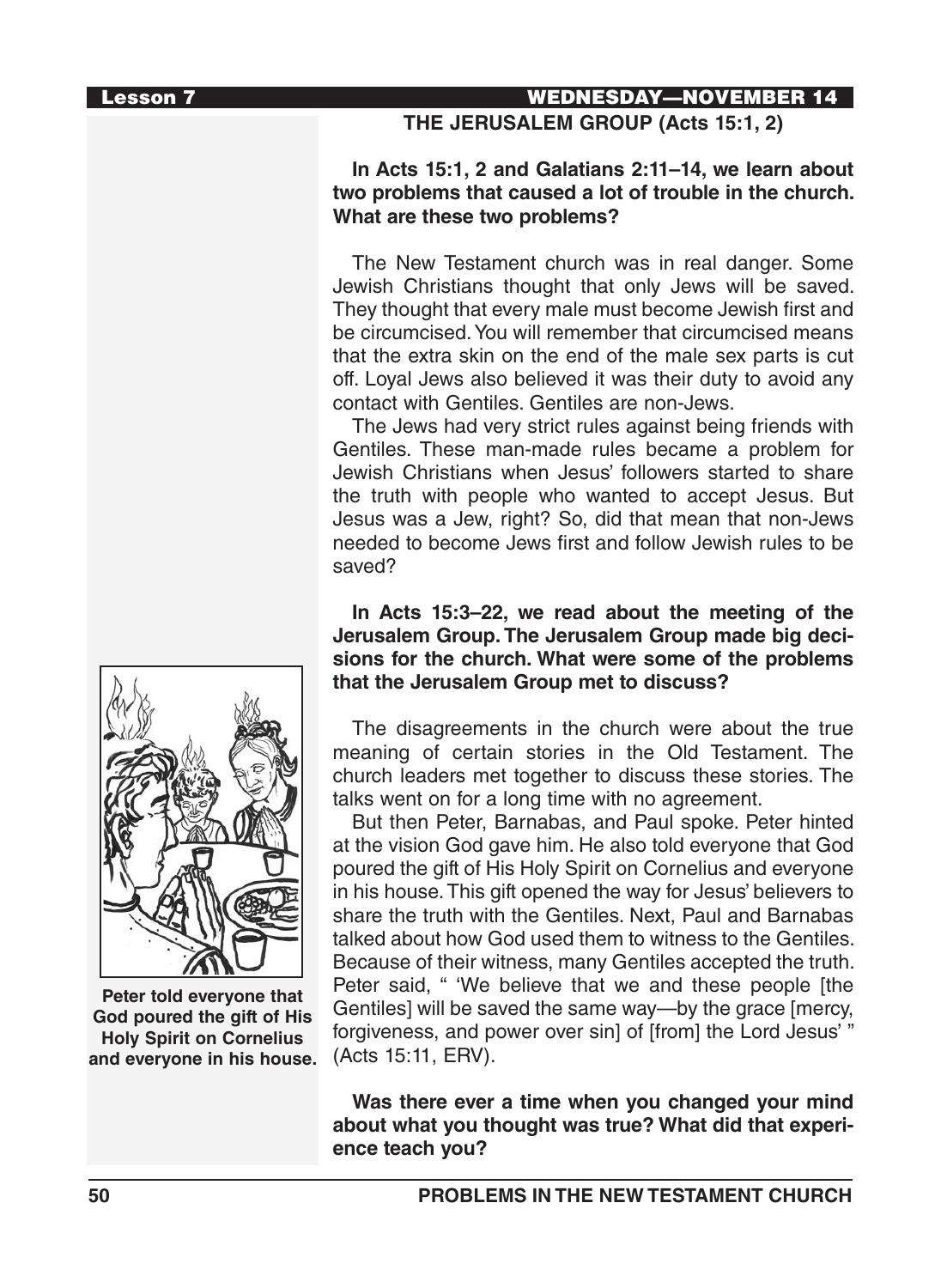## THURSDAY—NOVEMBER 15 Lesson 7

**A DIFFICULT PROBLEM IS SOLVED (Amos 9:11, 12)**

Yesterday, we saw that church leaders in Antioch sent members to the Jerusalem church to ask for help. The leaders in Antioch needed to find the best way to solve the problem about non-Jews who joined the church. The leaders from both churches spent many hours discussing the problem. Then James made a decision about what the church should do (Acts 15:13–20). James was Jesus' brother. He also seemed to be the leader of the Jerusalem Group. The Jerusalem Group made big decisions for the church. The Jerusalem Group decided that non-Jews did not need to become Jews first before they joined the church. Non-Jews also did not need to be circumcised. Remember, circumcised means that the extra skin on the end of the male sex parts is cut off.

#### **In Amos 9:11, 12 and Jeremiah 12:14–16, we read the special messages from Amos and Jeremiah about non-Jews. What do these special messengers from God say will happen?**

It was God's plan all along to save everyone on earth because of Israel's witness. When God chose Abraham, God promised to bless all people because of Abraham and his future children (Genesis 12:1–3). God now showed His followers proof that this promise was coming true. What was the proof? The Holy Spirit clearly led God's people. That was seen in the work for God that Peter, Barnabas, and Paul did among the non-Jews. These miracles helped church leaders in Jerusalem see that many Old Testament promises were now coming true! In the past, God gave laws to Israel to help them know the things that non-Jews should do to join Israel (Leviticus 17, 18). In James' decision, he reminds everyone about these laws (Acts 15:29). So, it becomes clear to everyone that God led the non-Jews to join His people, accept Jesus, and be saved. God's Spirit helped Jewish believers to understand this Bible truth.

When the Antioch church heard this news, they were glad (Acts 15:30–35). Acts shows us a powerful example of how the New Testament church solved an awful problem. They solved it with the help of the Spirit, Bible study, and a wish for peace.

**How important it is to listen to others, even when they say things that we may not like?**



**Acts shows us a powerful example of how the New Testament church solved an awful problem. They solved it with the help of the Spirit, Bible study, and a wish for peace.**